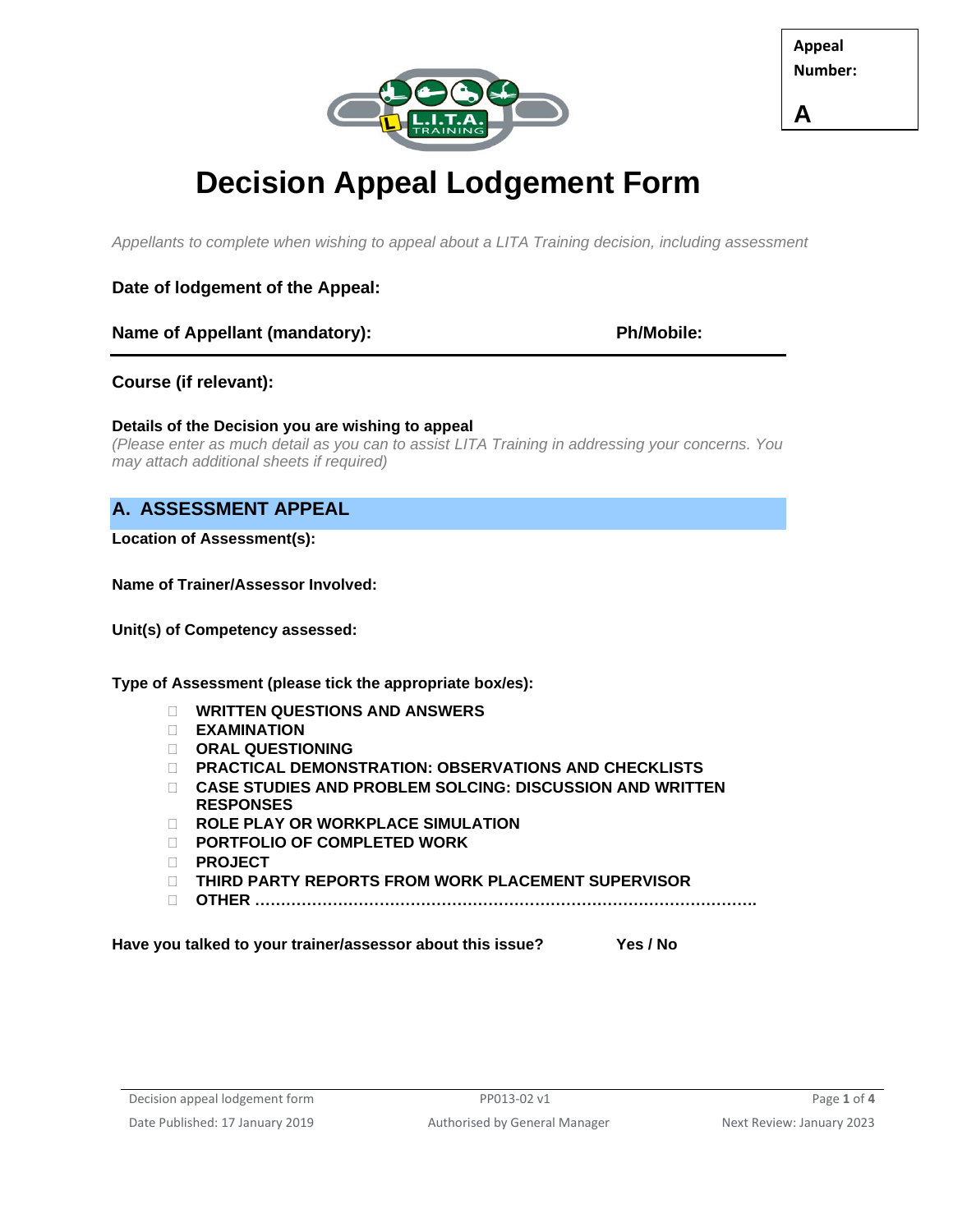

### **Appeal Details**

*(Explain why you believe the assessment outcome was incorrect or other reasons for your assessment outcome appeal)*

**What, if any, response or action do you seek or expect?**

# **B. OTHER LITA TRAINING DECISION APPEAL:**

**Location of Decision:** 

**Name of Staff Member Involved (if known):** 

**Appeal Details**

*(Explain why you believe the decision was incorrect)*

**What, if any, response or action do you seek or expect?**

*I declare that I have provided all details in an accurate manner, to the best of my knowledge.*

Appellant Name:

Date: Date: **Appellant Signature:** Appellant Signature:

#### *Please tick:*

*I fully completed this Form.*

*This Form was completed on my behalf by \_\_\_\_\_\_\_\_\_\_\_\_\_\_\_\_\_\_\_\_\_\_\_\_\_\_\_\_\_\_\_\_\_\_\_\_\_*

Appellant Signature

Decision appeal lodgement form **PP013-02 v1** PP013-02 v1 Page 2 of 4 Date Published: 17 January 2019 **Authorised by General Manager** Next Review: January 2023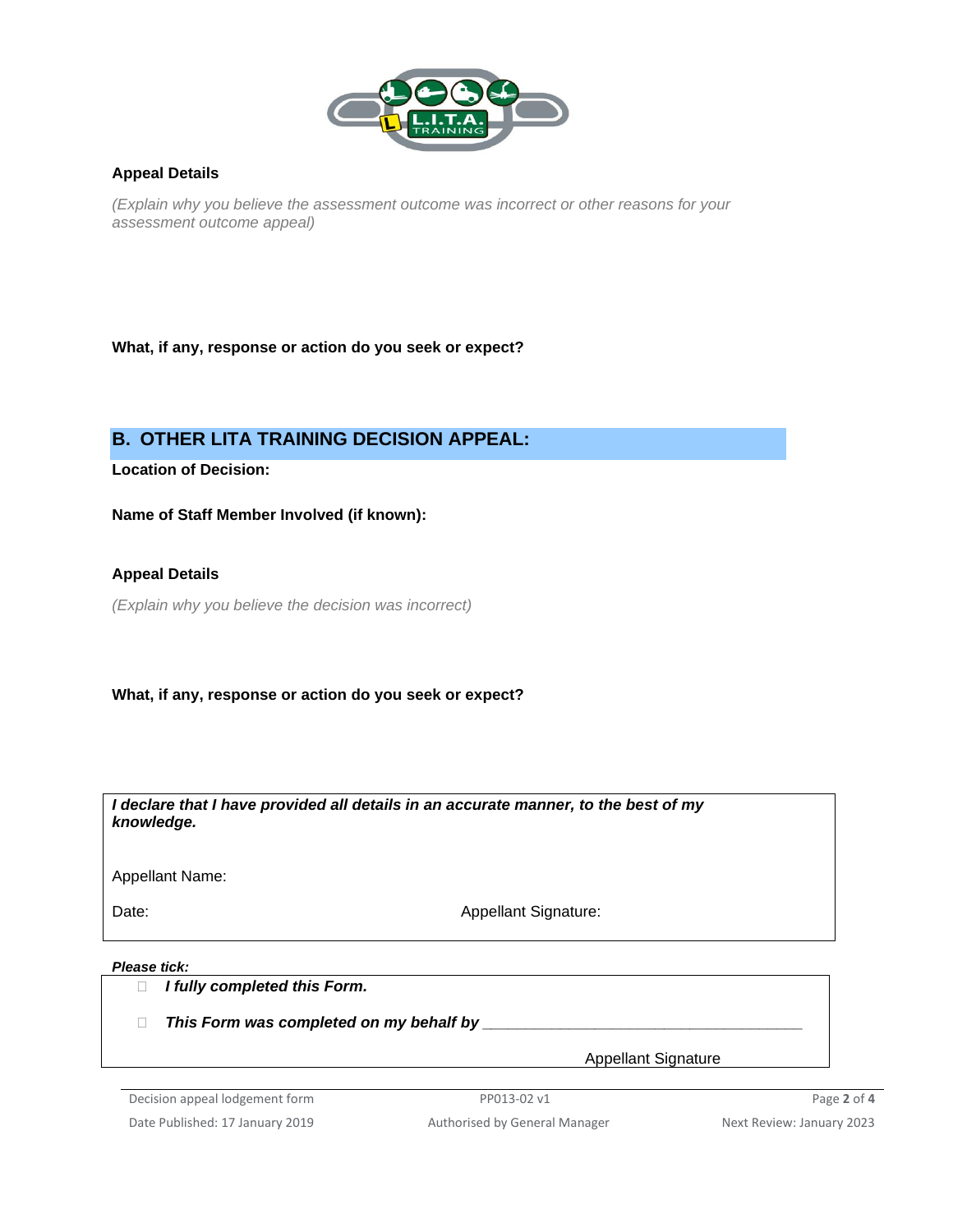

#### *Office Use Only*

**This appeal was acknowledged within 48 hours of receipt (copy attached).** 

(Circle) YES NO Initial of Authorised Officer:

□ The appellant has been notified in the event that it is expected that the appeal will **require more than 60 days to resolve (copy attached)**.

(Circle) YES NO N/A Initial of Authorised Officer:

 **LITA Training's General Manager has been notified in the case of assessment appeals and this appeal has been entered onto the Complaint & Appeals Register and Continuous Improvement Register and will be monitored to closure.**

(Circle) YES NO Initial of Authorised Officer:

**Date(s) Assessment Decision Reviewed: Decision Taken (with justification):**

**Name of RTO Delegate: Signed: Date:**

- **The appellant has received writing advice of this review outcome and the appellant's right to progress the review (copy attached).** 
	- (Circle) YES NO Initial of Authorised Officer:
- **LITA Training's General Manager has been notified of the decision in the case of assessment decisions.**

(Circle) YES NO Initial of Authorised Officer:

**Student records have been amended (if appropriate).**

(Circle) YES NO Initial of Authorised Officer:

| Date(s) Decision Reviewed:           |       |
|--------------------------------------|-------|
| Decision Taken (with justification): |       |
|                                      |       |
|                                      |       |
|                                      |       |
| Name of RTO Delegate:                |       |
| Signed:                              | Date: |
|                                      |       |